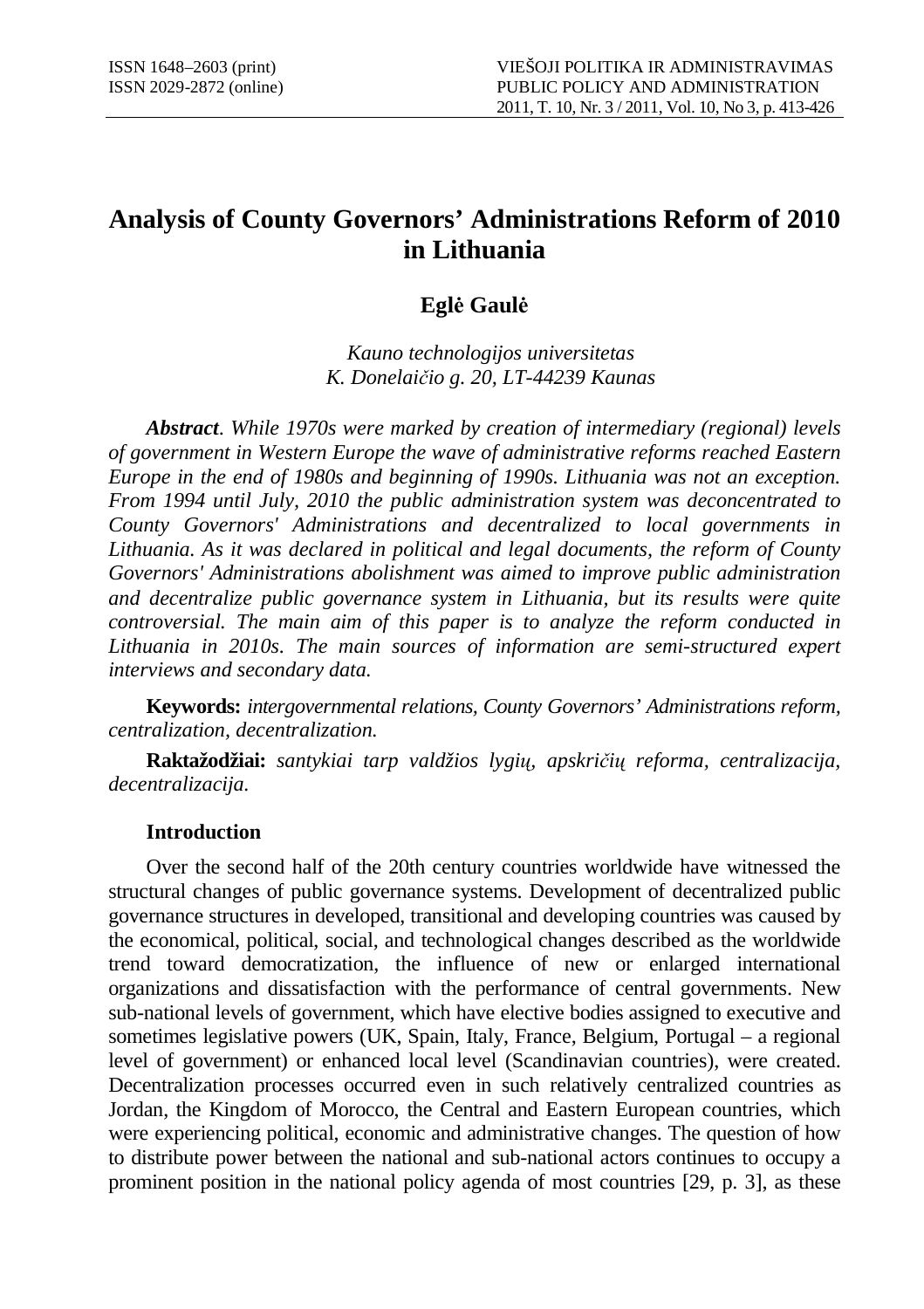assignments tend to be fixed over time, even though changing technologies and economic conditions require their revision from time to time [27].

Reform of County Governor's Administrations (*hereafter* – CGA's) conducted in 2010 was one of the most important structural changes in the public administration system in Lithuania. The intermediate (regional) level of administration, which operated for 15 years, was abolished, while the territorial division remained unchanged. It was important to reorganize public administration system because of ineffective management, and significant costs of its administration. Reform was conducted seeking for more effective performance of public sector organizations and public services delivery, public saving, reduction of bureaucracy and avoiding duplicated functions of public administration institutions. Although significant results were reached, there were deviations from the implementation of the goal of decentralization.

The goal of this paper is to analyze reform of CGA's conducted in 2010 in Lithuania.

A secondary data analysis consists of study of legal documents, statistics and other sources published by public authorities, as well as publications on previous research of intergovernmental relations issues in Lithuania. Eleven experts (representing political and administrative branches, central and local levels of governments) were interviewed in the end of 2009. Information obtained during the interviews is generalized and presented in the article.

## **Development of administrative-territorial system in Lithuania in 1990-2010**

Almost twenty years after the restoration of independence and the essential steps in forming public governance system, it cannot be stated that the public governance system in Lithuania has been completely formed. In the context of frequent political, economic, social and cultural changes, improvement of the public governance system becomes a never-ending process. EU integration has a significant influence on the governance and public administration reforms in Lithuania as the EU regional policy as well as legislative and other requirements are contributing to the promotion of decentralization reforms. The formation of local and regional administrations in Lithuania is influenced by the models from the Nordic countries and the experience of Lithuanian local self-government at the beginning of the century and during the interwar period. Lithuania has not developed its own territorial-administrative model and still tries to take over the experience of other countries. Partly this decision can be justified by the fact that Lithuania seeks to transfer already tested models, but the Government does not always take into account the unfolding geopolitical situation and the prevailing traditions of the country.

Lithuanian political-administrative system is based on the *Constitution* [6], which provides legal framework for the institutions of central government and local self-governance system. In Lithuania, public administration system consists of central and territorial entities of state government, local administration bodies and other entities of public administration (see Figure 1). Entities of public administration, empowered to carry out public administration, constitutes a system of subordination and coordination relationships [14].

The system of state government institutions is organised into 14 ministries and institutions (mainly consisting of central and territorial offices at the regional and local levels) subordinated to the Government or ministries. High number of regu-latory institutions,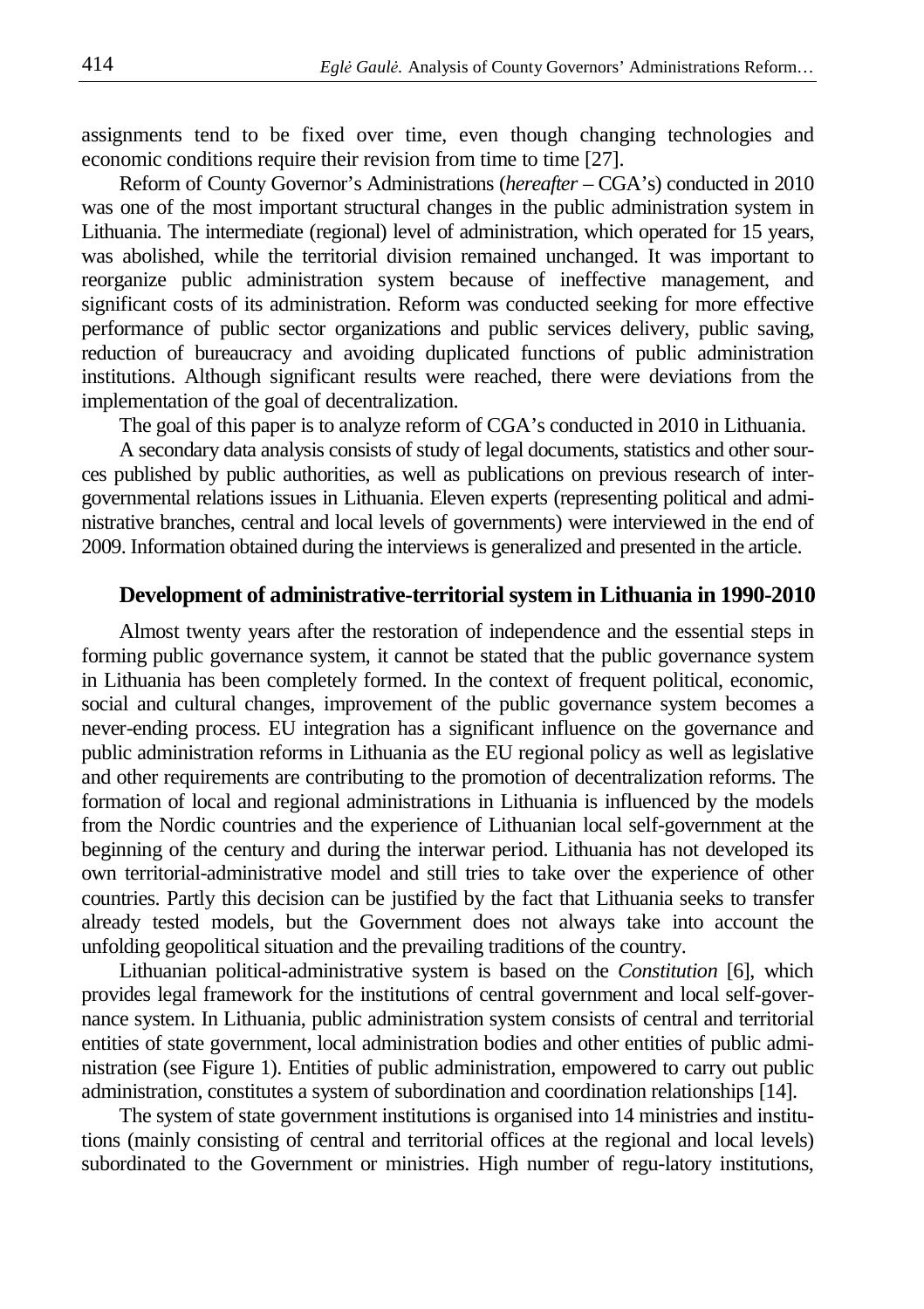which are more or less autonomous from the Government, and rather low horizontal coordination among ministries cause fragmentation in the public administrative system.



Figure 1: System of public administration institutions in Lithuania before the reform of CGA's in 2010

From 1994 to 2010 the public administration system was deconcentrated to higherlevel (regional) administrative units (10 CGA's) and decentralized to local governments (60 municipalities; among them 9 city municipalities, 43 district municipalities and 8 municipalities). Each municipality is divided into wards (about 550). Counties Governors' Administrations were established in 1994 [4]. Each county consisted of 4-8 municipalities, characterized by common social, economic, ethnic and cultural features. The management in counties was organized and supervised by the Government. The Government appointed county's governor and approved the structure of CGA's. County's governor was replaced after parliamentary election. CGA's were financed from state budget.

Centralization of local government functions related to national interests and deconcentration of tasks of the regional scope from the central authorities [2] was fulfiled by forming the management of counties. CGA's took over the functions delegated to local authorities without any major problems, including the functions on land management [31]. Meanwhile, ministries transferred only part of their functions providing explanations about the absence of clear timetable and an authorized person. Later on the CGA's functions had been changed quite often (in 1998 [15], 2001 [16] and 2003 [17]) as these circumstances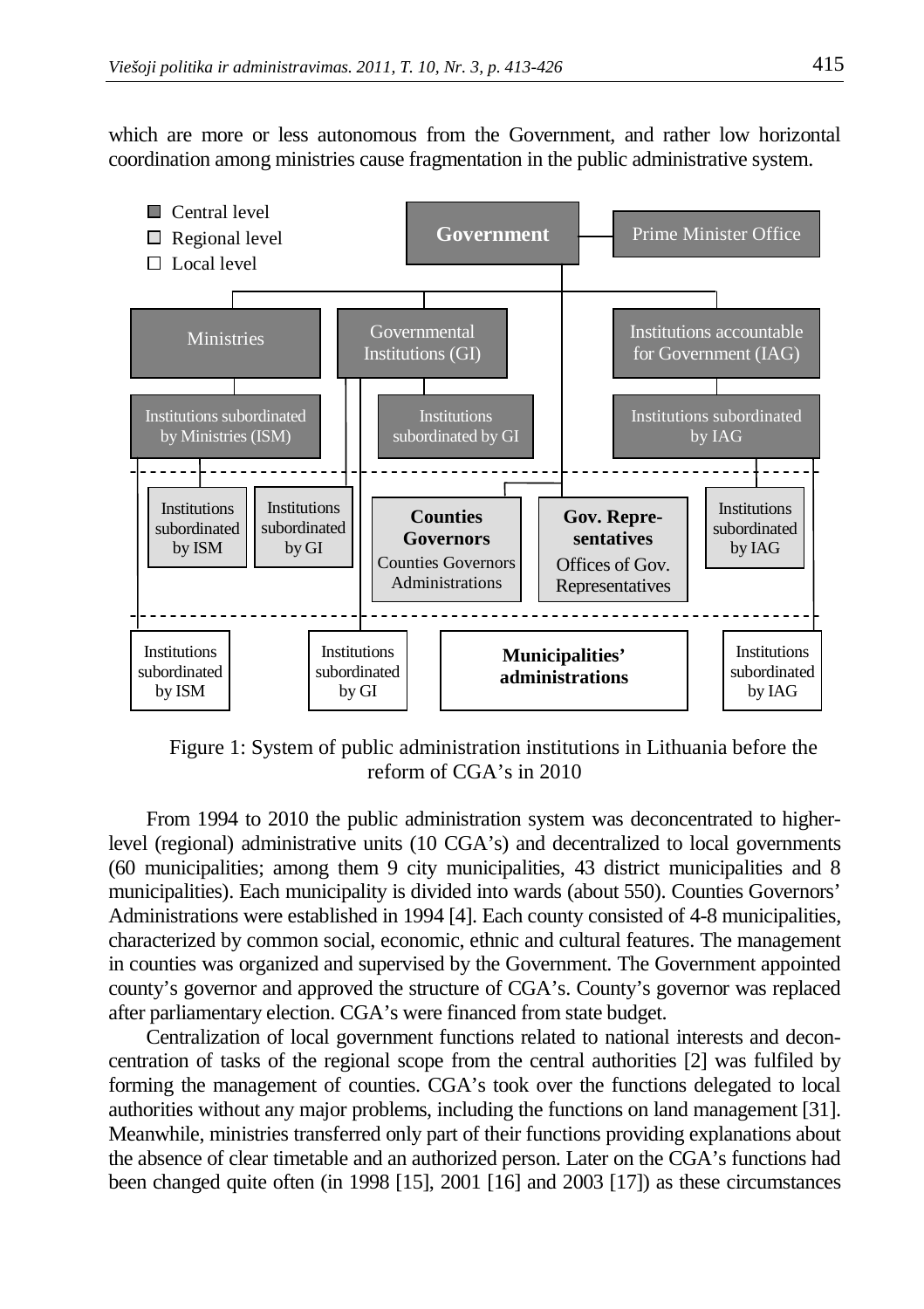repeated. This was due to the controversial assessments of the process of deconcentration, and the unwillingness of the authorities to refuse to function in certain areas [2]. The first idea to abolish CGA's was presented in 2001. The President argued in favour of abandoning counties, but the ruling majority did not initiate such reforms in 2001-2008 [25].

Finally after series of changes, County Governor and it's Administration functions [4] were to carry out land reform, to organize regulation on state land use and state control on land use; to implement the state policy of regional development, social services, education, culture, sports, tourism, health care, regional planning, state control on reconstructions and other areas; to anticipate priorities for the county development, to implement state and inter-regional programs, coordinate activities of governmental institutions and municipalities in the implementation of regional programs. The land management issue solving accounted for 60-70% of activities of CGA's. CGA had broad powers granted by laws and were not accountable to the electorate and to a limited extent accountable to Government and ministries. Government had failed to ensure effective control of CGA's functions implementation, performance monitoring and evaluation.

For the implementation of the regional policy Regional Development Councils were established in 2001. Council was formed from county's governor, mayors and 1-3 appointees of each municipality councils. It was responsible for approval of regional development plans, selection of social and economical projects. These Councils performed the initial selection of projects, which received funding from the EU structural funds for 2007-2013.

Local self-governance system was organized on the basis of the administrativeterritorial division of Lithuania. After the restoration of independence in Lithuania, administrative–territorial reorganization was achieved quickly by using command methods, removing local governments at the municipal level, and lea-ving local governments at the county level [3] with the average population over 60.000 among the largest in Europe [30]. The question on territorial division at the local level is associated only with relocation of the "ring-type" municipalities (rural municipality area around the urban one), seeking to solve the issues of territorial development of urban municipality, funding of public services and the movement of rural municipalities' institutions from urban ones.

Municipalities account for less than 1/3 spending of the national budget and are the primary providers of primary and secondary education, public utilities (excluding electricity and gas), and a variety of welfare programs and urban services. Local governments have autonomous budgets, which they draft and approve. While Lithuanian municipalities are significant, both in terms of power and financial capacities de jure, still they strongly depend on the state de facto. There are no local taxes in Lithuania; local governments have limited powers to determine some tax rates and burnouts. The most significant revenue sources are personal income tax and grants. Municipal governments lack funds to meet their obligations, because of mismanagement and expanding sphere of authority [10].

In 2003, in order to improve public governance system and to increase effectiveness and efficiency of public services it was planed to decentralize and deconcentrate functions, to democratize management of a county, as well as the to strengthen Regional Development Councils [17]. The first stage of the concept was implemented [18], and during the second stage [20] it was planned to democratize county's management and to redistribute responsibilities between central government, counties and local self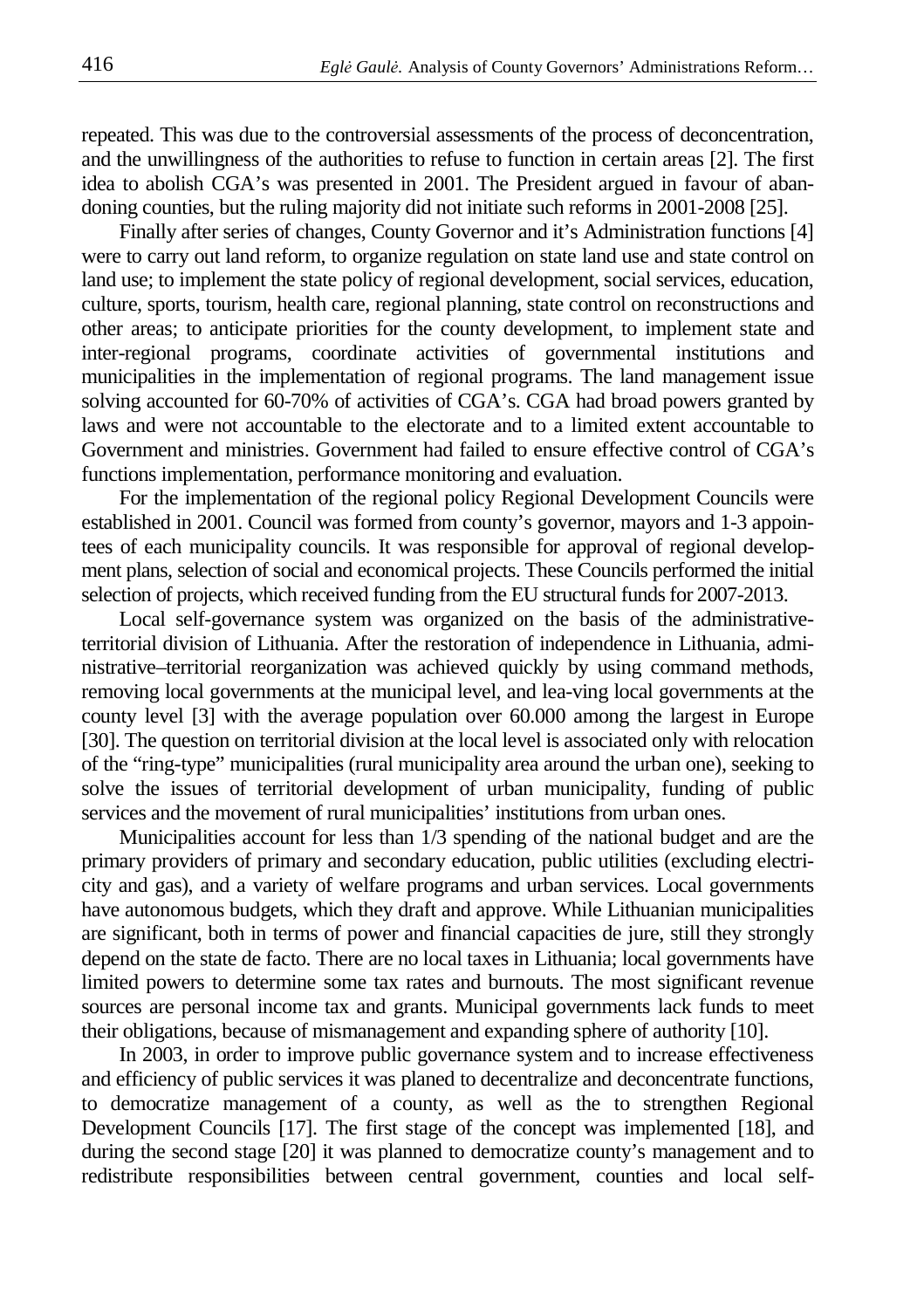government units in the following areas: culture, organization of social services, vocational and general education, and management of state land. It was planned to further democratize regional management by forming directly elected regional councils. The first election to regional councils was planned to take place in 2011. Optimization of territorial administration was planned to be implemented on the basis of the subsidiarity principle taking into account the recommendations of the Council of Europe.

#### **Assumptions and causes of the CGA's reform**

Reforms of public administration system were embedded in different legislative acts of Lithuania (see [8; 19]), aimed at improving the management of municipalities and counties, separating the competence of different levels of government based on alignment of national interests and principles of self-governance, improving the governance through deconcentration and decentralization, determining optimal relationships between different levels of government. Lithuania has achieved a moderate progress in the area of financial management (budgeting, accounting and audit) as well as performance management, but little progress has been made in the area of public administration organisation [24].

The following reasons for the CGA's reform were named: over 15 years of existence the county authorities were unable to realize its goals; citizens were dissatisfied with the work of counties; control system of CGA's was not developed; some functions assigned to CGA's became irrelevant because of the development of IT. Other reasons for the reform included striving to reduce the excessive administrative burden thereby simplifying the provision of public services to citizens, and to strengthen self-governance. Some of these claims can be accepted, while others are doubtful.

The problem of competence distribution between the levels of government had not been solved completely over 15 years. The functions of ministries, CGA's and municipalities were not precisely distributed and coordinated, and were duplicated [11]. The relationships between municipalities and CGA's were irrational due to unsuitable division of competence and political motives. Land management and territory planning represented the areas, in which the competencies of municipalities and CGA's were divided irrationally [1].

The analysis of the performance of CGA's as well as surveys on customer satisfaction with public services had not been carried out. Citizens' dissatisfaction with CGA's performance may be grounded only by the results of the surveys representing public confidence in the institution. In 2007 only 19.8% of respondents demonstrated confidence in CGA's, mistrust was demonstrated by more than 50% of respondents and about 1/3 had no opinion. Similar results were obtained later when the confidence in CGA's was indicated as follows: 22% of respondents trusted CGA's, 52%, mistrusted, 26% had no opinion in 2010, and respectively – 13%, 54% and 33% in 2009. These results may be associated with only one area of the CGA's functions – land management – since this was the only function of CGA's were citizens were served directly. As citizens were not really satisfied with some results of the land reform, thus, it could be assumed that regardless of which institutions would implement this function, its performance would get negative evaluation.

Financial crisis created favourable conditions for the reform although it was not the main reason. Relatively fast economic growth has been the most important feature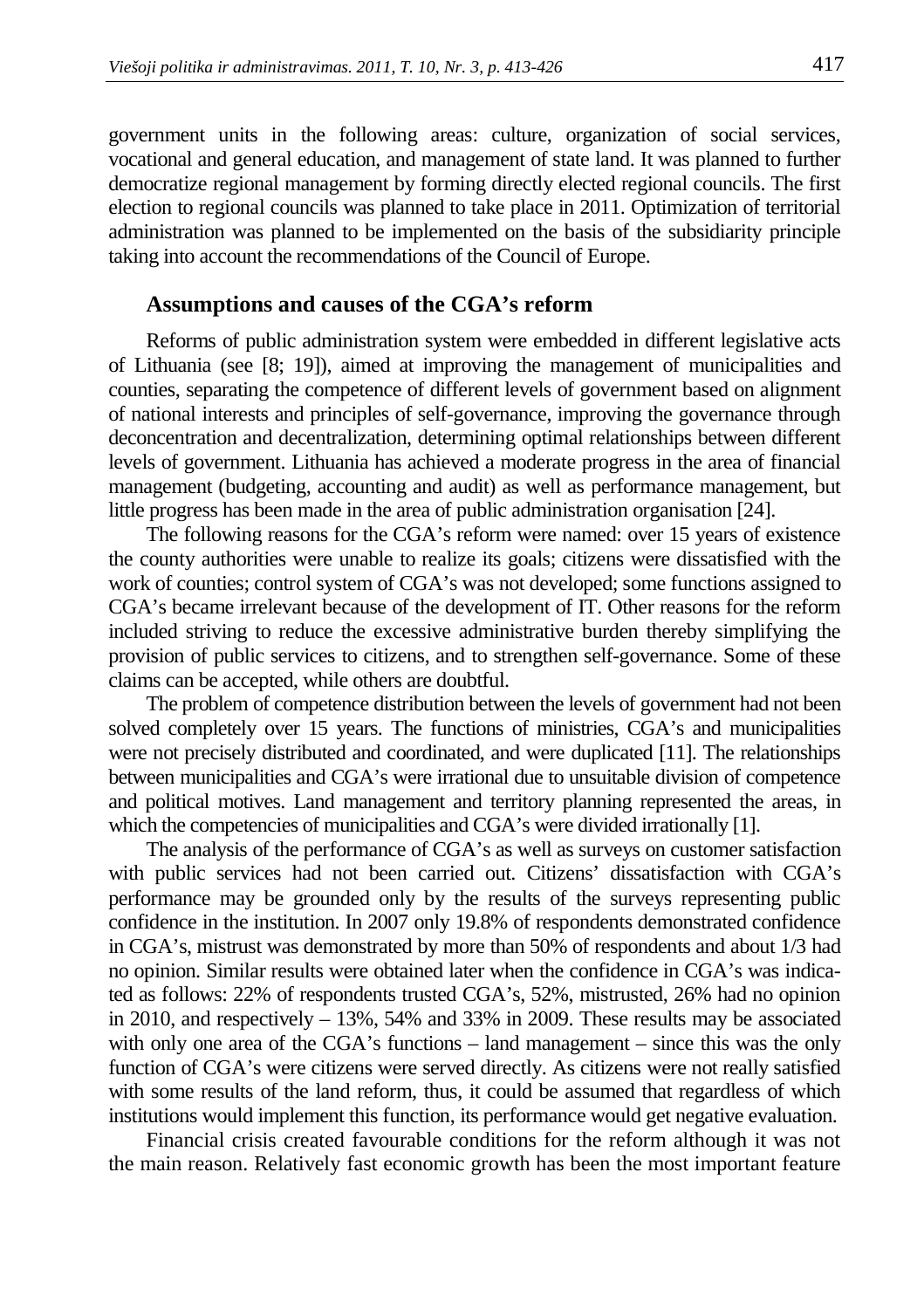of the Lithuanian economy since 2000 until the economic slowdown in 2008. It has exceeded the EU average and has been among the highest in the EU member states, reaching an average of about 7% to 8% per year. Decrease of unemployment level and growth of prices accompanied the economic growth in Lithuania. From 2008 the GDP growth slowed down from 9.8% in 2007 to 2.8% in 2008. In 2009, the global financial crisis hit Lithuanian economy hard: the economy shrank by 14.8%, unemployment climbed to 13.7% and on an average salaries fell by 12.3%, which was the worst performance since 1995s comparable records. Growing unemployment and lower income contributed to some limited social unrest in early 2009.

The economic slowdown and the inability of Governments to use the years of fast economic growth to reach a budget surplus threaten fiscal stability in 2009. Public sector revenue was 9.1 billion EUR in 2009 and 9.4 in 2010, expenditure – 11.7 billion EUR in 2009 and 11.3 in 2010. The fiscal deficit reached 3.3% in 2008 and grew up till 8.9% of Lithuania's GDP in 2009. However, the Government declared intention to manage the budget deficit by keeping it within the limit of 6% of GDP in 2010. Public debt grew up 14% in year reached 30% of GDP in 2009. Government approved heavy budget cuts and passed economy stimulus plan in 2009. Lithuania's GDP demonstrated weak growth of 1.3% in 2010 to 27.6 billion EUR, while the unemployment increased till 17.8% in 2010.

Debates on territorial-administrative reform in Lithuania were going on more than a decade, making intergovernmental relations a domain of public debates without any actions. Though the goals to optimize the functions of different levels of governance, to improve public management and to develop local self-governance system where validated in strategic documents approved in 2002 [8] and 2004 [19], implementation of the goals was fragmented and without a system till late 2008. Public administration reforms may be described as being ad-hoc and sectoral. As governments had no clear and unified vision and long-term strategy on public administration system, each government (more or less) reshuffle public sector institutions according to the objectives of their programs. Frequent organizational restructuring was used to strengthen the political power, thus weakening the influence of representatives of a previous government [23].

Politicians and bureaucrats recognized decentralization as a value in general, and admitted its importance and benefits, but differently understood its development tools. Differences in political ideology were not significant for the decentralization in Lithuania. Politicians presented ideas of decentralization (direct election of mayors, municipal financial empowerment, etc.) just before every local election (the direct elections of municipal mayors were discussed for a decade from 1998), but only a small part of these ideas were transferred to the political agenda and even less were implemented.

Until 2008 politicians did not intervene in the formation and implementation of intergovernmental relations reforms as this sphere was ascribed to the areas of governmental activity. The Parliament was more involved in the establishment of an overall public administration legal framework by adopting new or amending existing laws. The parliamentary control was rather weak, though an audit committee for controlling the executive was established in 2004. Parliamentary control was weak for two reasons: (i) parliamentarians considered that the law itself ensures its implementation; (ii) supervision of implementation of reforms was based on information provided by ministries.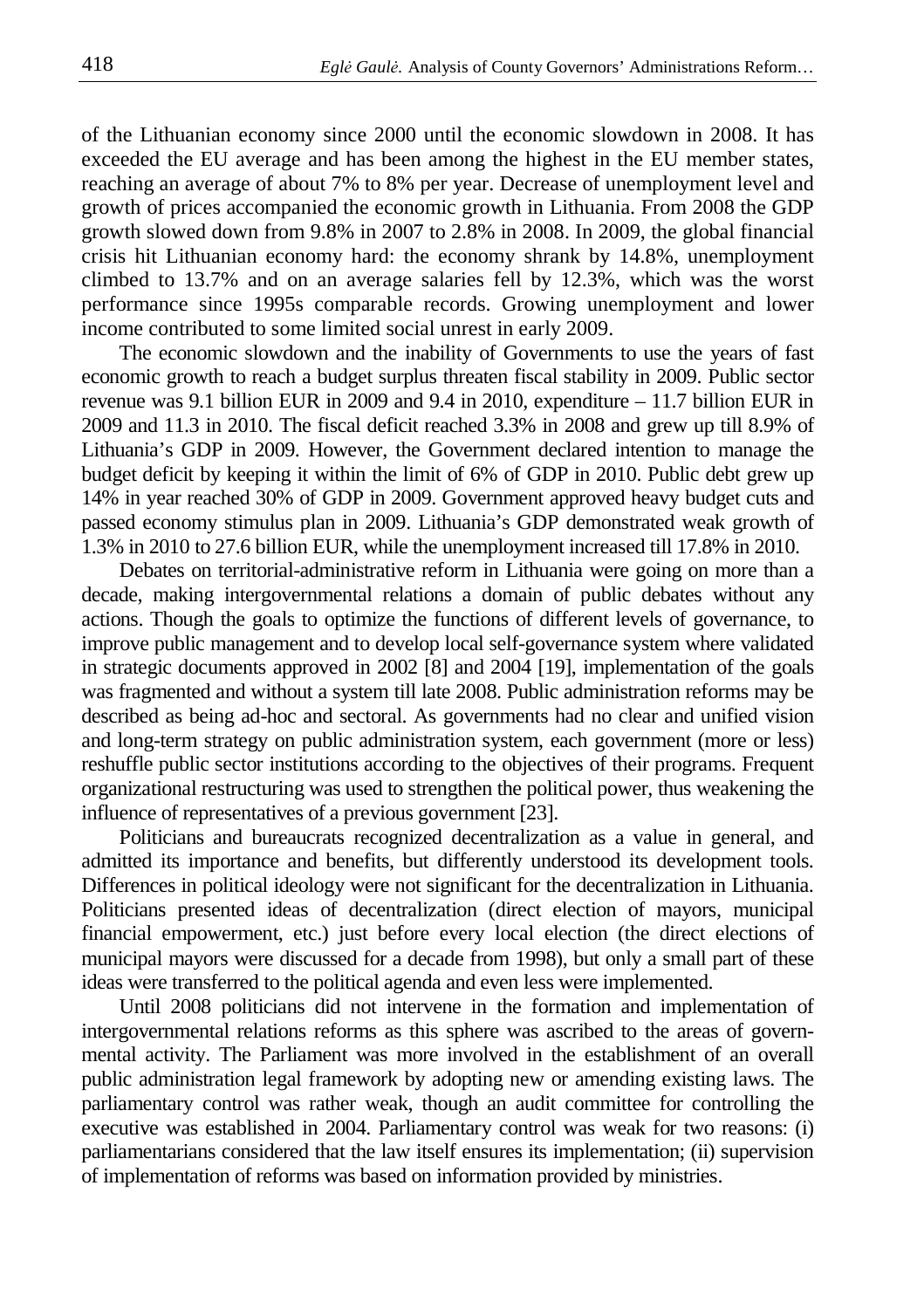The same scenario was repeated during the reform of CGA's as was moved from the guidelines provided in the annex to the Coalition Agreement [26]. Ultimately, parliamentarians were interested in the final result - liquidation of CGA's - while the conceptual and procedural issues were less important, except perhaps the land management question. On the contrary, attitudes of the President, by publicly articulating her position, were expressed stronger, and impact, by putting veto on laws, was much bigger than in previous intergovernmental relations reforms.

Changes in intergovernmental relations were carried out under the leadership and interests of executive government until 2008. Despite the fact that solution of issues on intergovernmental relations was assigned to the Ministry of the Interior, there were several cases when coordination of obligations on implementation of intergovernmental relations reforms were spread out to several institutions (in 1998 and 2003). In general, as the system of public administration was based on sectoral distribution, inter-institutional communication was based more on personal contacts. Frequent change of governments led to poor coordination of implementation of the reforms. The tight grip of control that the central government holds over the localities continues to hamper efforts at decentralization and national reform [28]. Despite the fact that eventually reform strategies were established, their implementation was blocked (usually by delaying to prepare procedural documents) by the ministries as the central governmental institutions were reluctant to deconcentrate and decentralize the powers.

Local economic capacities may be used as a factor explaining different positions of municipalities in the reform of CGA's. Economically stronger municipalities wanted to get more powers and autonomy, while economically poorer municipalities were more likely to rely on the system of intergovernmental transfers. While the municipallities were supporting this reform expecting more transfer of powers at first, later on they became quite hostile. Municipalities hoped to receive more functions in land management and their enthusiasm was reduced as this did not happen. Municipalities were reluctant to take over functions that have not been adequately funded.

Weak civil society and relatively closed nature of governmental decision-making entailed poor citizen participation in governance. There was no clear position of society (civic/ community-based organizations) on intergovernmental relations expressed. There were only single cases when representatives of political, economic or cultural elite spoke on the issues of intergovernmental relations. This did not allow identifying them as the leaders of CGA's reform and their positions. A special phone line to provide information on the reform for concerned citizens was opened in The Prime Minister's Office in June 2010.

The media brought some pressure to the reform of CGA's by disclosing the cases of corruption, abuse or mismanagement in public organizations, but had little interest in intergovernmental relations. With a few exceptions its functions of information provision and formation of public opinion were not fully performed in this field.

## **CGA's reform strategy: goals and means**

The impetus for the reform of CGA's was given as a separate annex to the Coalition Agreement was signed on this issue in 2008 [26]. It was stated that the reform should be implemented immediately, although the clear reasons as well as the aim and goals of this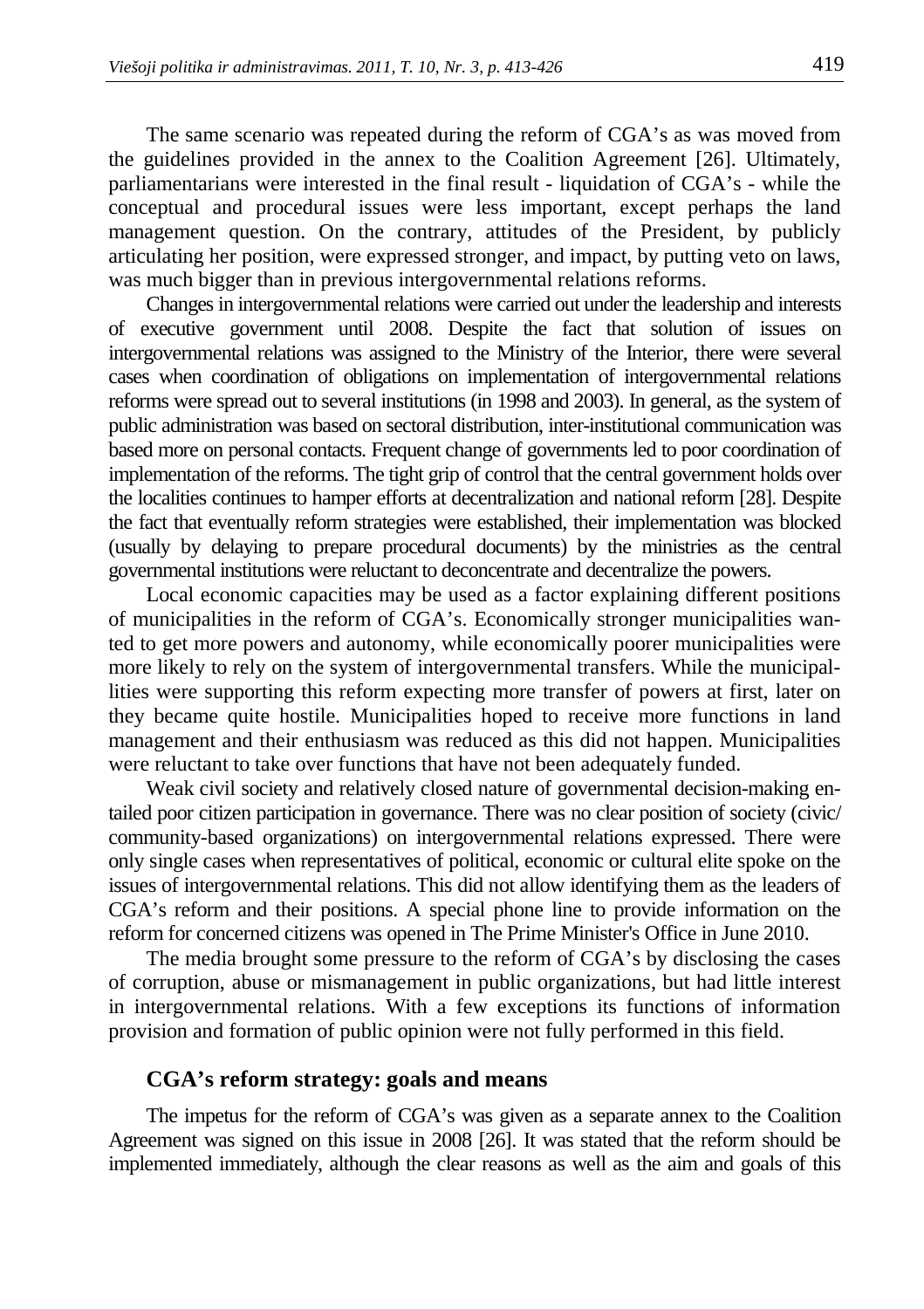reform were not listed in the meantime. The agreement provided a brief overview on the strategy of the reform of  $CGA's$  – the reduction of the number of counties  $(4-5)$  and the change of district management according to the European regional management model, audit and redistribution of the functions of CGA's to ministries or municipal governments respectively in accordance with the logic that everything what the Government does not handle, should be transferred to municipalities rather than regional or county institutions.

The Government took the decision on the reform implementation without a developed and clear strategy and adequate legal framework. The Government decided to abolish inefficient CGA's and to switch from the territory-based to the functional model of administration by transferring the functions of CGA's to municipalities, ministries or agencies subordinated to ministries. While redistributing functions of CGA's, the central government institutions should maintain the functions necessary for the implementation of national policy and governmental supervision (20 planned and 22 transferred), the functions of administration of public services (10 planned and 8 transferred) should be transferred to municipalities, and the rest of the functions should be abolished (58 functions). Functions of municipalities were extended in social welfare, education, health care and other areas of social sphere. It was planned to transfer the management of institutions established by CGA's to municipalities (out of 140 institutions 110 were transferred), to ministries and governmental institutions (78 planned and 111 transferred), and to liquidate the rest (11 planned and 8 actually liquidated). Decisions concerning transfer of institutions was taken on the case to case basis (see *Table 1*).

By the implementation of this reform, the Government planned to improve the Lithuanian territorial management so, that after 2013 it could be possible to reorganize

| Institutions established by CGA's                                                                                                             | Munici-<br>palities | Ministries and<br>other governmen-<br>tal institutions |
|-----------------------------------------------------------------------------------------------------------------------------------------------|---------------------|--------------------------------------------------------|
| Schools and Special Schools                                                                                                                   | 49                  | 18                                                     |
| Libraries                                                                                                                                     |                     | 5                                                      |
| Child Care Homes                                                                                                                              | 28                  |                                                        |
| <b>Impaired Development Infants Homes</b>                                                                                                     | 4                   |                                                        |
| Social Care Homes                                                                                                                             |                     | 29                                                     |
| <b>Foster Homes</b>                                                                                                                           |                     | 8                                                      |
| Social Services and Rehabilitation Centers                                                                                                    | 7                   |                                                        |
| <b>Socialization Centers</b>                                                                                                                  |                     | 7                                                      |
| <b>Sports Medicine Centers</b>                                                                                                                |                     | 5                                                      |
| Hospitals                                                                                                                                     | 13                  | 15                                                     |
| Special Needs Centers, Tourist Information Centers, Regional<br>Development Agencies and others                                               | 9                   |                                                        |
| Museums, Convalescent Homes, Rehabilitation Centers, Centers<br>of Gestural Language Translators, Conservatory, Nursery<br>Schools and others |                     | 24                                                     |

*Table 1*: **Redistribution of institutions established by CGA's**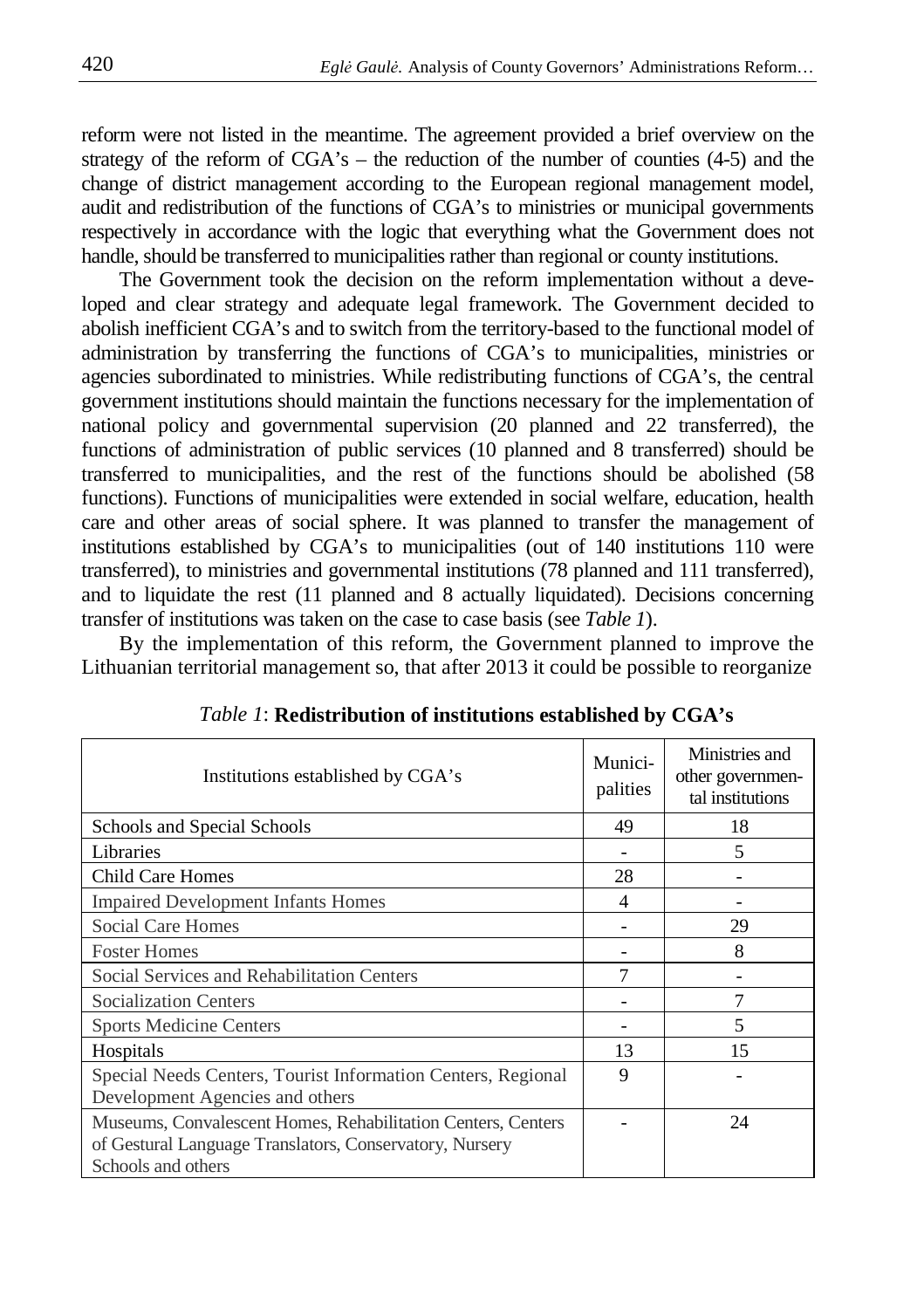the structure of Lithuanian territory in accordance with the second level units (NUTS 2) of European Union nomenclature. The Government considered another option of the reform, i.e. reorganization of the regional development councils into the second level of self-government institutions having their own administrations and budgets. However, this proposal was not widely analyzed and discussed.

Officially presented goals of the reform were the following: to abolish intermediate level of the central government; to remove duplicated and intermediate functions; to improve the control of functions implementation and to shorten the duration of decision-making; to make processes of management more clear and transparent by preventing corruption; to expend the functions of self-governance; to reduce bureaucratic and administrative burden on business; to bring public services closer to citizens; to ensure the saving of the state budget.

CGA's owned assets of more than 1.8 billion EUR, this accounted for about 1/3 of all state-owned real estate. Part of this property was assigned to the central government and to local government institutions in accordance with the functions and institutions transferred.

Lithuania has signed and ratified the European Charter on Local Self-Government (1999), and therefore had to comply with the provisions contained in this document. The principal of subsidiarity is recognized as valuable, but is not respected in practice. Systemic analysis of functions and institutional capacities and competences was not carried out when redistributing functions between the levels of government. Redistribution of functions among the levels of government was negotiated and based more on traditions and intuition because no methodology was prepared.

## **Management of the CGA's reform process**

Launched in 2009 [5], the reform had to be finished in a year. The reform of CGA's was given a priority in the Government Program [9] implementation action plan for 2010. Because of such urgency the necessary legal framework for the reform was not developed. While there was the fixed date of the end of the reform, a vision for the public administration system functioning after the reform and a strategy for the implementation of the reform were not prepared.

The reform process was institutionalized in the following steps:

- the plan for redistribution of functions carried by CGA's was approved, tools, responsible institutions and terms of implementation were determined [21];
- an inter-agency working group in every county consisting of representatives of ministries (9), institutions subordinated to the ministries (5), CGA's (3) and municipalities (4-8 representavives, depending of the number of municipallities in the county) was formed (16.09.2009), [7];
- the coordinating committee (30.09.2009, 20.10.2009), consisting of representtatives of Prime Minister's Office (3), ministries (9), institutions subordinated to the ministries (1), CGA's (1), labour unions (2), Association of Municipalities (1) was formed [22];
- the regulations on working groups  $(21.10.2009)$ , which defined the functions and accountability system, the responsibility of a group leader for the accomplishment of the tasks and functions in time were approved [13].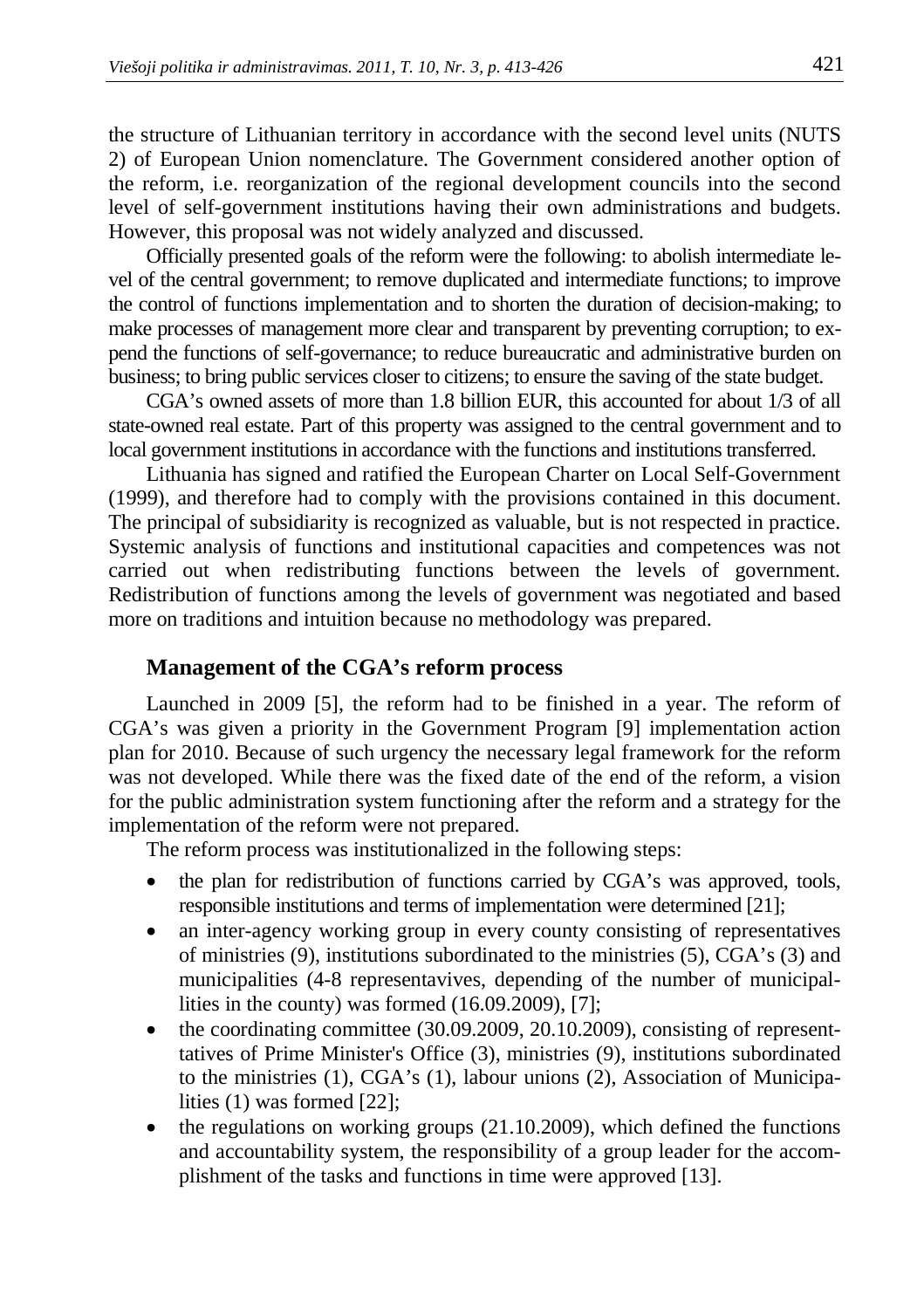Centralized coordination of the implementation of the reform at the Government ensured the sustainability of the reform process and isolated from the impact of individual politicians, if there were any attempts of influence. Coordinating committee coordinated activities of working groups, solved disputes concerning the transfer of material and financial resources to the institutions of central government and municipalities. Coordinating committee held 9 monthly meetings during the period of the reform process.

It seems that, the decentralized model of reform implementation embodied consensus building, but the composition and functions of working groups and Coordinating Committee represented more top-down directions. The working groups were formed representing the interests of all parties concerned, but in many cases, the decisions were more favourable to the central authorities because municipalities were too weak to struggle for their interests.

The reform has been implemented fairly smoothly, and only solution of two issues took longer and required more effort. The transfer of the land management functions remained unsolved longest. The Parliament adopted a law, which set that solving of land issues is transferred to municipalities in the urban areas and to the National Land Agency in the rural areas. The President vetoed these amendments, expressing the lack of confidence in the capacity of local government to address land issues and reasoning the efficiency and effectiveness of services provided by one institution. Solving the land management issues were transferred to the National Land Agency as the remarks of the President were taken into the account.

While all functions were transferred to already operating governmental institutions and agencies, a new department for implementation of the regional policy was established (although this was not intended at the beginning of the reform process) in the Ministry of the Interior. From the 1st of July 2010 the function of the implementation of the national regional policy was transferred to the Regional Development Division, which was a subdivision of the newly established Department of Regional Policy in the Ministry of the Interior. The main function of the division was to administer the activities of Regional Development Councils, 3-5 specialists from the former CGA's were hired to the Regional Development Department.. From the 1st of January 2011 the Regional Development Division was reorganized into the Department of Regional Development at the Ministry of the Interior. This department (consisting of a central agency and territorial units in counties) functions as administration (secretariat) of Regional Development Councils. This fact shows that while planning the reform, the Government failed to evaluate capacities of the existing organizations to take over the transferred functions.

During one year period a dozen of laws (77 laws of 82 laws prepared), Government decrees (124 of 162 prepared) and orders of the Ministry of the Interior solely related to this reform were passed. The allocation of functions was approved mainly by laws, and the transfer procedures were approved by governmental decrees. The quality of legislation is questionable because of such urgency and rush.

Reform was finished on the 25th of November 2010 as CGA's were checked out from the Register of the Legal Entities. It was planned to complete the reform by the 1st of October 2010, but it was delayed because of the resistance of some municipalities to the decisions and reluctance to take assigned institutions or other bureaucratic interference.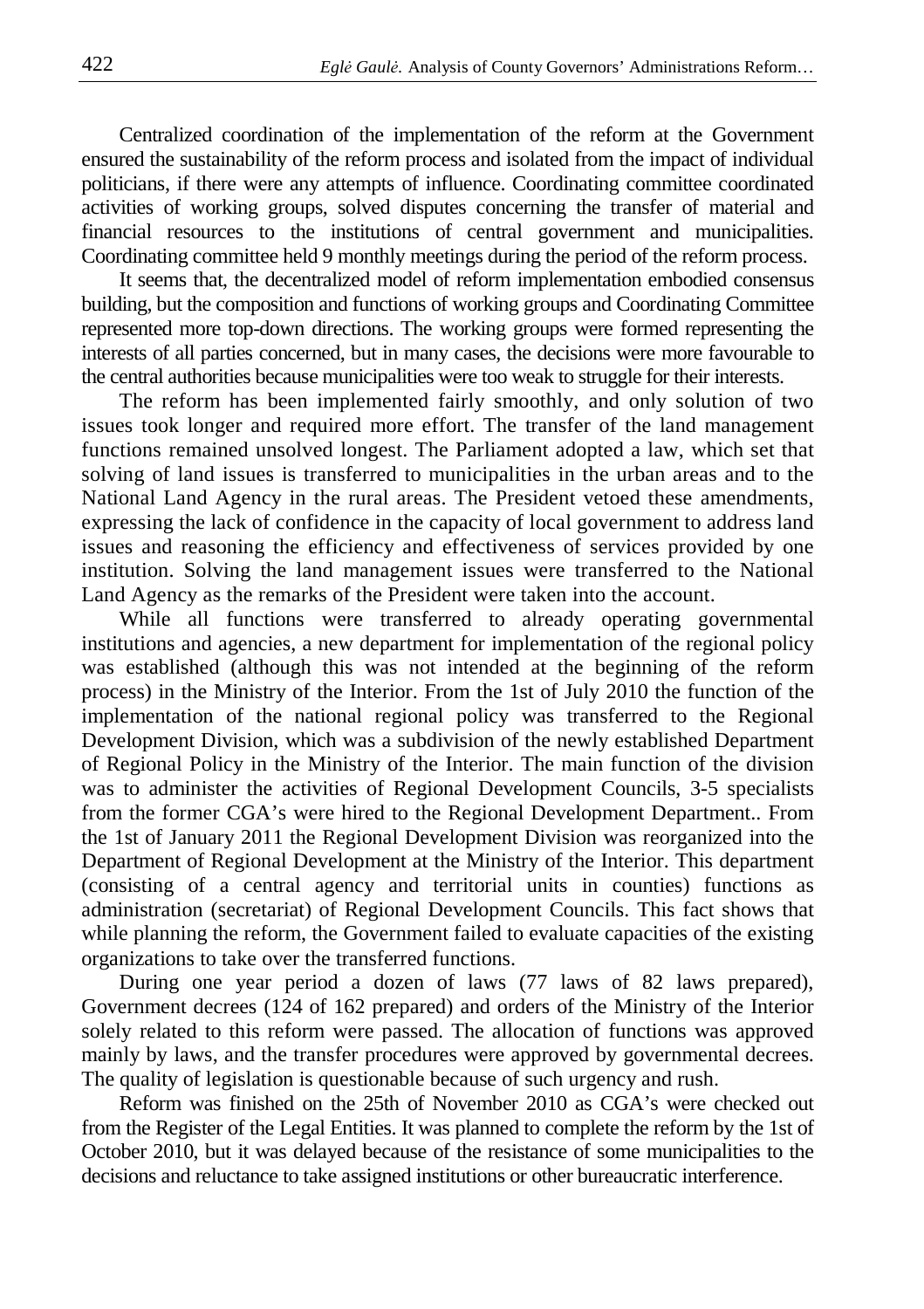#### **Results of CGA's reform and assessment of the taken measures**

It is too complicated to assess the benefits of the reform as only one year passed after it was finished. Despite of this fact, the preliminary assessment can be made and the main conclusion drawn – seeking to decentralize public governance in Lithuania, the centralization was increased. By adopting laws and Governmental decrees, 8 functions (of 10 planned) and institutions assigned to CGA's were transferred to municipalities and ensuring funding from budgets of ministries for the year 2010, and later on from grants transfered directly to the budgets of municipalities

Dismissed employees, removed functions and liquidated institutions may lead to saving but there is no data whether the reformed system of public administration will function more efficiently. It remains unclear if the bureaucracy was actually reduced and improvements achieved because citizens continue to be served in the same offices and by the same employees only subordinated to the territorial offices of governmental institutions. The final decisions are taken and complaints considered in the capital city. Performance improvements, bureaucracy reduction (as well as reduction of corruption) in public service provision could also be achieved by improvements in the service delivery system (for example, using "single window" or "one stop shops"). Two thousand thirty five positions of civil servants and employees working under employment contracts were assigned to CGA's. From the  $1<sup>st</sup>$  of July 2010, 1400 (946 planned) positions were assigned to ministries and to their subordinate agencies, 42 of them were temporarily assigned (in the Ministry of the Interior) to carry the transferred functions. According to the official reports, the number of civil servants and employees working under employment contracts was reduced by 1089 positions. However, this figure is not exact as the number of positions at the municipal administrations was increased due to implementation of the transferred functions. It is necessary to mention, that by the end of the land reform the number of employees of CGA's would decline per se because till July of 2010 the property rights were restored to an average of 68% of applicants in urban areas and 98% in rural areas.

All dismissed employees were paid severance compensation regardless of whether they were hired in newly established positions, i.e. territorial offices of the centrally coordinated agencies to perform the same functions as in CGA's, the possibilities to continue industrial relations were not considered [12]. In addition, employees at CGA's received lower salaries than in the new positions as the wages in governmental institutions are higher.

The cost of this reform is about 4.1 million EUR. It is planned to save 8.7 million EUR annually needed for salaries as well as to save on maintenance of administrative buildings and other expenditures. This makes a very small part as the budget of CGA's was 218.4 million EUR in 2008 and in 2009 it was 171.5 million EUR. Opportunities for saving are low, since most of the expenses were used to maintain institutions.

#### **Conclusions**

1. Essential changes in the intergovernmental relations were made in 1994 when counties were established, in 1998 and in 2001 when functions were redistributed, in 2003 when some centrally implemented functions were deconcentrated and decentrelized, and in 2010 when CGA's were abolished. Intergovernmental relations required systemic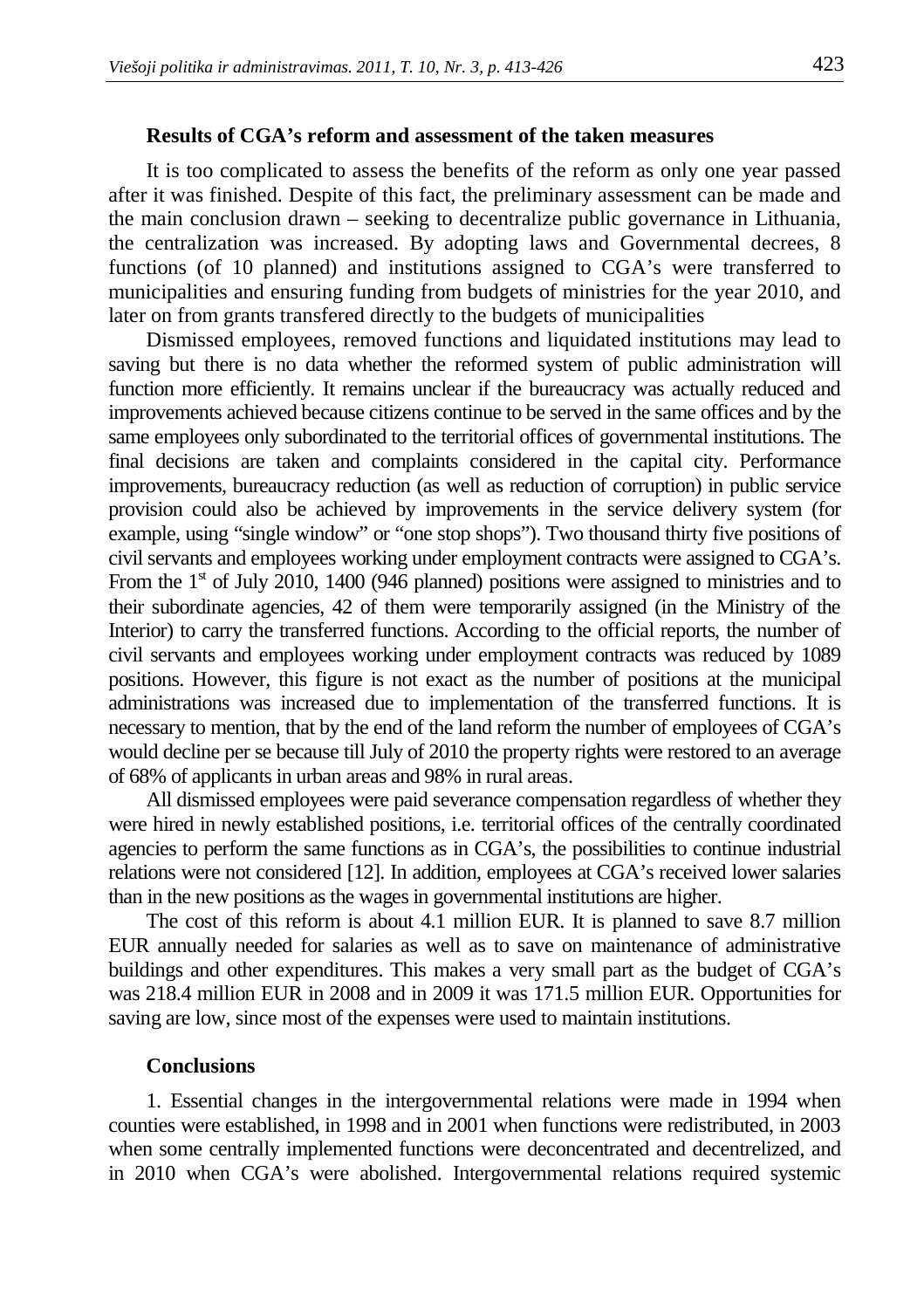analysis and reforms for all 15 years while the small-scale changes were made. Lack of political will and weak supervision, resistance of ministries to the transfer of function can be identified as the main factors limiting system-scale reforms implementation and development of intergovernmental relations in Lithuania.

2. The reform of CGA's (being the first completed reform of intergovernmental relations) shows emergence of a new approach to intergovernmental relations and improvement of the capacity to manage reform processes. The reform of CGA's was implemented relatively quickly. In general, the reform process has been successfully implemented in accordance with the plans and deadlines, and without major problems. Despite this fact, the need for strategic and deep preparation and information of citizens and public servants on the content of the reform and its benefits is noted. Only after the establishment of a clear model of public governance system it is appropriate to carry out public administration reforms.

3. The reform of CGA's has changed public administration system in two ways: (i) the transition from a multifunctional territorially-based system to a single-function centralized control of territorially-based system in public services provision; (ii) increased centralization and fragmentation in coordination of public policy implementation. Decentralization and sustainable development further remain on strategic documents: (i) while ensuring uniform development of single public service throughout the state territory, due to the difference in financing of the sectors the inter-sectoral divergence will occur, (ii) centralization level increased as the funding for the transferred functions and institutions was granted from the state budget.

#### **References**

- 1. Baltušnikien÷ J. Sub-national Government Structure and Competence of Local Municipalities and County Governors' Institutions in Lithuania: Analysis of Empirical Research Results. *Viešoji politika ir administravimas,* 2010, No.31, p. 49-62.
- 2. Baltušnikienė J., Astrauskas A. Savivaldybių ir apskričių viršininkų institucijų kompetencija ir sąveika Lietuvoje. *Viešoji politika ir administravimas,* 2005, Nr. 14, 11-31.
- 3. Daugirdas V., Mačiulytė, J. Decentralizacija ir teritorinė savivalda Lietuvoje, *Politologija*. 2006, Nr. 3(43), p. 91-110.
- 4. Lietuvos Respublikos apskrities valdymo įstatymas. *Valstyb*÷*s žinios*, 1994, Nr. 101-2015.
- 5. Lietuvos Respublikos apskrities valdymo įstatymo ir jį keitusių įstatymų pripažinimo netekusiais galios įstatymas. *Valstybės žinios*, 2009, Nr. 87-3661.
- 6. Lietuvos Respublikos Konstitucija. *Valstyb*÷*s žinios*, 1992, Nr. 33-1014.
- 7. Lietuvos Respublikos Ministro Pirmininko 2010 m. sausio 28 d potvarkis Nr. 37 *D*÷*l darbo grupi*ų *sudarymo*.
- 8. Lietuvos Respublikos Seimo 2002 m. lapkričio12 d. nutarimas Nr. IX-1187 *Dėl valstybės ilgalaik*÷*s raidos strategijos. Valstyb*÷*s žinios*, 2002, Nr. 113-5029.
- 9. Lietuvos Respublikos Seimo nutarimas *D*÷*l Lietuvos Respublikos Vyriausyb*÷*s programos*. *Valstyb*÷*s žinios*, 2008, Nr. 146-5870.
- 10. Lietuvos Respublikos Valstyb÷s kontrol÷s 2008 m. liepos 10 d. *Savivaldyb*÷*se atlikto finansinio (teis*÷*tumo) audito rezultat*ų *apibendrinimo ataskaita* Nr. AB-4.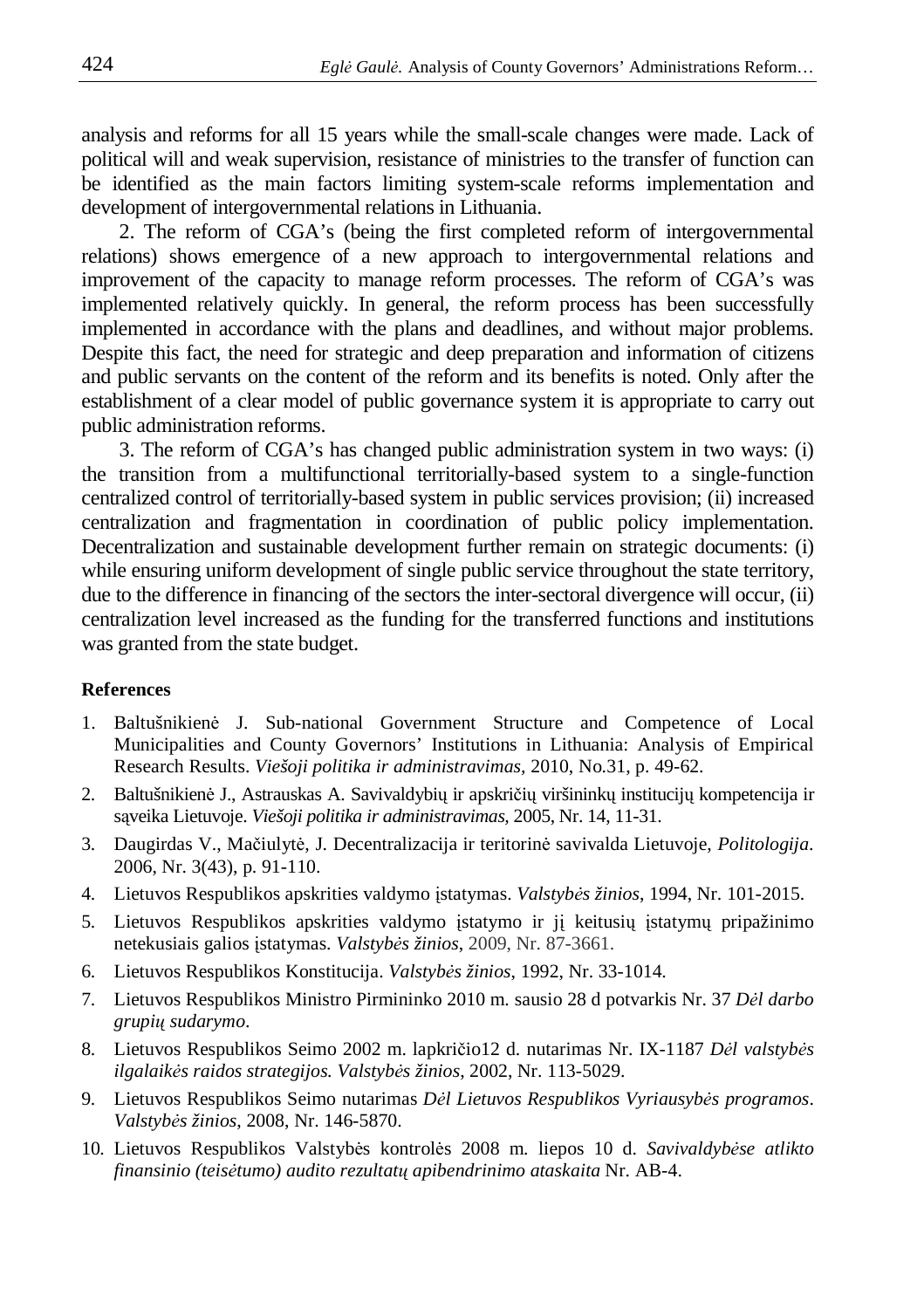- 11. Lietuvos Respublikos Valstybės kontrolės 2009 m. gegužės 20 d. valstybinio audito ataskaita Nr. VA-P-30-14-10 *Viešojo administravimo subjekt*ų *vykdom*ų *funkcij*ų *pasiskirstymas*.
- 12. Lietuvos Respublikos Valstybės kontrolės 2011 m. kovo 29 d. valstybinio audito ataskaita Nr.FA-P-30-3-3 *D*÷*l apskri*č*i*ų *viršinink*ų *administracij*ų *likvidavimo eigos vertinimo*.
- 13. Lietuvos Respublikos vidaus reikalų ministro 2009 m. spalio 21 d. isakymas Nr. 1V-563 *Dėl pavyzdini*ų *apskrities viršininko administracijos likvidavimo darbo grup*÷*s nuostat*ų *patvirtinimo.*
- 14. Lietuvos Respublikos viešojo administravimo įstatymas. *Valstyb*÷*s žinios*, 1999, Nr. 60-1945. Nauja įstatymo redakcija nuo 2007 m. sausio 1 d., *Valstyb*÷*s žinios*, 2006, Nr. 77-2975.
- 15. Lietuvos Respublikos Vyriausyb÷s 1998 m. sausio 26 d. nutarimas Nr. 92 *D*÷*l ministerij*ų *ir vyriausyb*÷*s* į*staig*ų *kai kuri*ų į*galiojim*ų*, objekt*ų *bei atitinkam*ų *materialini*ų *ir finansini*ų *ištekli*ų *perdavimo apskri*č*i*ų *viršinink*ų *administracijoms. Valstyb*÷*s žinios*, 1998, Nr. 10-253.
- 16. Lietuvos Respublikos Vyriausybės 2001 m. balandžio 26 d. nutarimas Nr. 476 *Dėl apskri*č*i*ų *valdymo reformos koncepcijos, apskri*č*i*ų *teritorin*÷*s reformos kryp*č*i*ų *ir apskri*č*i*ų *teritorin*÷*s reformos kryp*č*i*ų *pateikimo visuomenei svarstyti priemoni*ų *plano*. *Valstyb*÷*s žinios*, 2001, Nr. 37-1250.
- 17. Lietuvos Respublikos Vyriausyb÷s 2003 m. birželio 25 d. nutarimas Nr. 824 *D*÷*l kai kuri*ų *centrinio valdymo institucij*ų *vykdom*ų *funkcij*ų *decentralizavimo ir dekoncentravimo koncepcijos patvirtinimo. Valstyb*÷*s žinios,* 2003, Nr. 61-2804*.*
- 18. Lietuvos Respublikos Vyriausybės 2003 m. lapkričio 11 d. nutarimas Nr. 1390 Dėl kai *kuri*ų *centrinio valdymo institucij*ų *vykdom*ų *funkcij*ų *decentralizavimo ir dekoncentravimo koncepcijos pirmojo etapo* į*gyvendinimo priemoni*ų *patvirtinimo. Valstyb*÷*s žinios, 2003,* Nr. 107-4793.
- 19. Lietuvos Respublikos Vyriausybės 2004 m. balandžio 28 d. nutarimas Nr. 488 *Dėl viešojo administravimo pl*÷*tros iki 2010 met*ų *strategijos patvirtinimo*. *Valstyb*÷*s žinios*, 2004, Nr. 69-2399.
- 20. Lietuvos Respublikos Vyriausyb÷s 2006 m. rugpjūčio 25 d. nutarimas Nr. 814 *D*÷*l kai kuri*ų *centrinio valdymo institucij*ų *vykdom*ų *funkcij*ų *decentralizavimo ir dekoncentravimo koncepcijos antrojo etapo* į*gyvendinimo priemoni*ų *patvirtinimo. Valstyb*÷*s žinios,* 2006, Nr. 92-3630.
- 21. Lietuvos Respublikos Vyriausyb÷s 2009 m. lipos 22 d. nutarimas Nr. 815 *D*÷*l priemoni*ų *apskri*č*i*ų *viršinink*ų *vykdomoms funkcijoms perskirstyti plano patvirtinimo*. *Valstyb*÷*s žinios*, 2009, Nr. 90-3885.
- 22. Lietuvos Respublikos Vyriausybės 2009 m. rugsėjo 30 d. nutarimas Nr. 1242 *Dėl koordinacin*÷*s apskri*č*i*ų *viršinink*ų *administracij*ų *likvidavimo komisijos sudarymo ir jos darbo reglamento patvirtinimo*. *Valstyb*÷*s žinios*, 2009, Nr. 121-5210.
- 23. Nakrošis V. Viešojo valdymo reformos Lietuvoje: kodėl ir kuo reikia pakeisti naująją viešąją vadybą? *Politologija*, 2011, Nr.1 (61), p. 65-98.
- 24. Nakrošis, V., Martinaitis, Ž. *The Setting up, Autonomy, Control and Performance of the Lithuanian Public Sector Organizations: Explaining the Impact of the EU, Domestic Political Factors and Path Dependency*, Paper prepared for the EGPA conference 2009 "The Public Service Delivery in the Information Age", Malta, 2-5 September 2009. http://soc.kuleuven.be/io/egpa/ org/2009Malta/papers/EGPA%202009%20Nakrosis%20and%20Martinaitis.pdf [2010-02-17].
- 25. Nakrošis, V., Vilpišauskas, R. *The Unfinished Business of the Fifth Enlargement Countries: Country Report – Lithuania*. Open Society Institute (OSI) & European Policies Initiative (EuPI), Sofia, 2009.